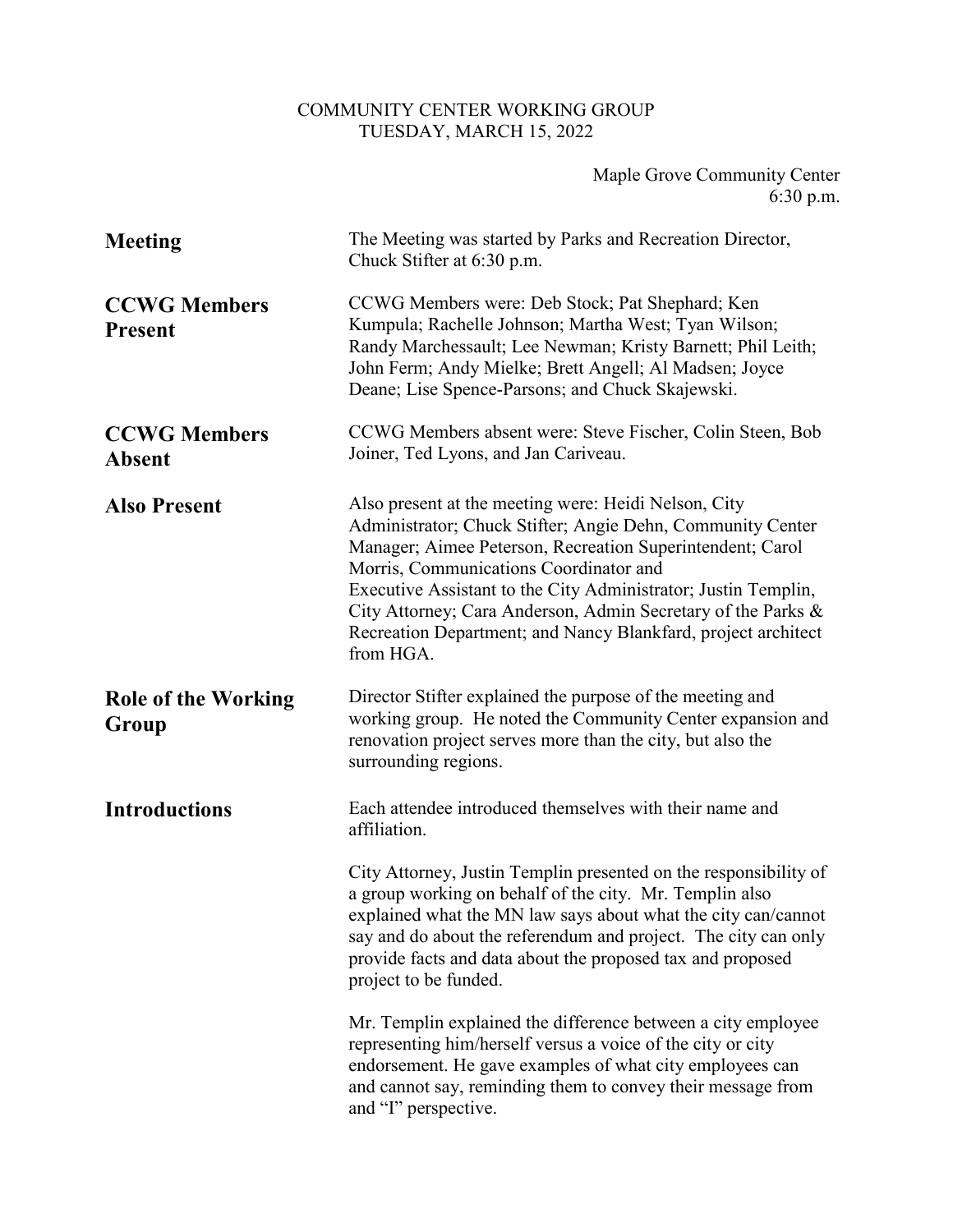|                                                            | He noted the safest thing to do is direct people to the microsite<br>and FAQ document. He provided situational examples a city<br>employee may face, along with the appropriate response. In<br>situations, city employees should ask themselves, "Am I<br>speaking on behalf of the city or my own personal opinion?"                                   |
|------------------------------------------------------------|----------------------------------------------------------------------------------------------------------------------------------------------------------------------------------------------------------------------------------------------------------------------------------------------------------------------------------------------------------|
|                                                            | Mr. Newman asked a clarifying question of if in informal<br>conversations, they can say what they feel but should hide<br>involvement in the CCWG.                                                                                                                                                                                                       |
|                                                            | Mr. Templin responded to the question that they can say they<br>are part of the CCWG but need to be clear on "this is my<br>opinion" versus speaking for the group.                                                                                                                                                                                      |
|                                                            | Director Stifter reshared the main point of stating it is your<br>opinion when speaking with people.                                                                                                                                                                                                                                                     |
|                                                            | Mr. Stifter provided data of the long-term plan to serve the<br>growing community. He noted the building is 25 years old and<br>serves not only Maple Grove residents but those from the<br>surrounding regions as well. Additionally, he stated the City of<br>Maple Grove has developed a plan to invest \$116 million in<br>expansion and renovation. |
|                                                            | He noted the 28% population increase since 1997, the structural<br>and mechanical systems in need of repairs or updates, and<br>growing demand for a range of activities as examples of our<br>need to reinvest.                                                                                                                                         |
| <b>Summary of</b><br><b>Community</b><br><b>Engagement</b> | Ms. Blankfard, HGA architect, described the assessment of the<br>building needs and community engagement regarding the needs<br>of the Community Center.                                                                                                                                                                                                 |
|                                                            | She noted the various forms of engagement and gathering of<br>comments, which include: scientific residential survey, open<br>house, community meetings, pop ups at the center, Maple<br>Grove Days, etc. She stressed that input was received from a<br>wide demographic.                                                                               |
|                                                            | Ms. Blankfard explained the results of the research using two<br>rankings. The results of the open house yielded an expanded<br>senior center, new arts center, and expanded aquatics as the top<br>three amenities (in that order). The community wide survey                                                                                           |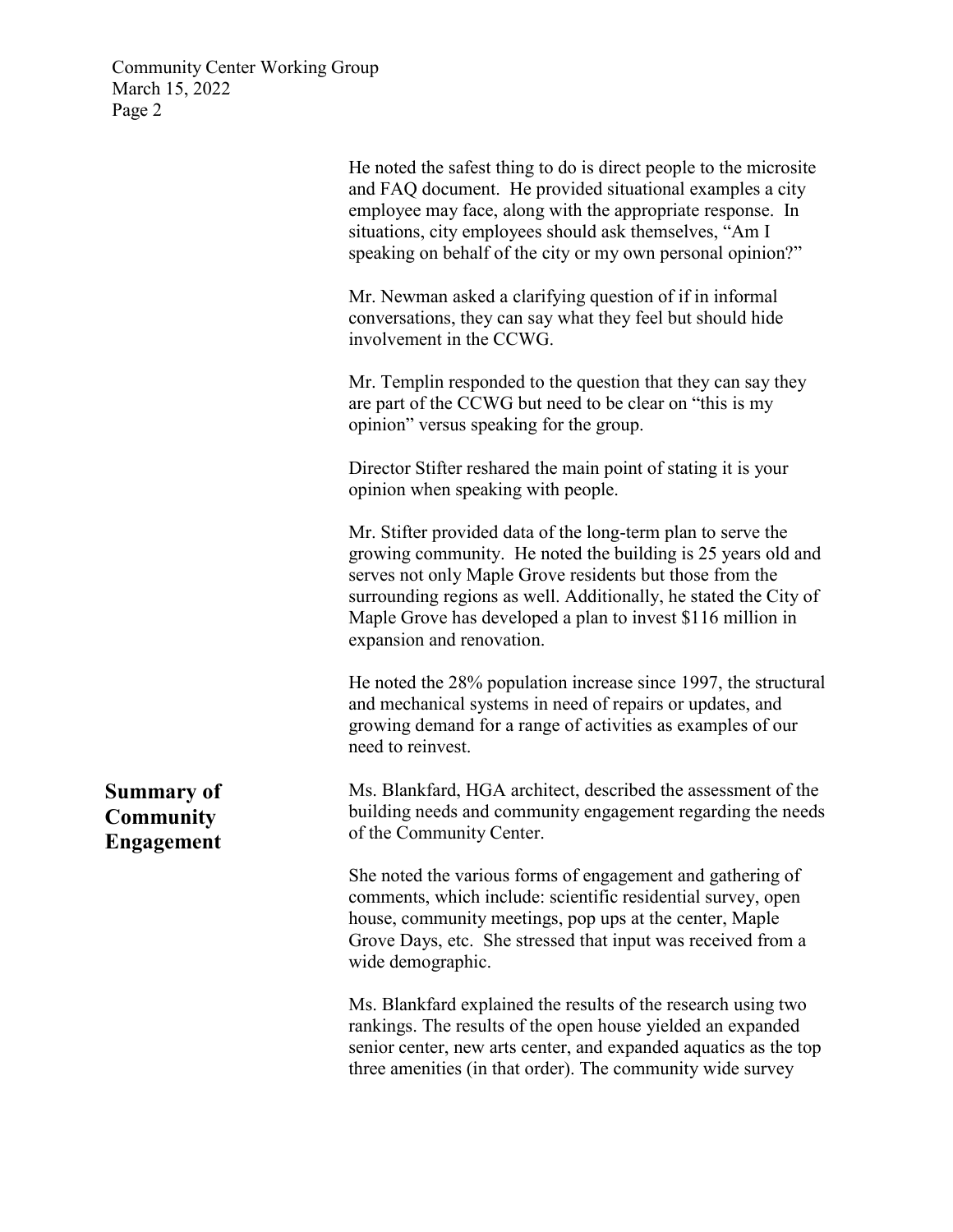|                            | showed fitness spaces, expanded aquatics, and senior center<br>with the highest priority rating (again, in that order).                                                                                                                                                                                                                                                                                                                                                                                                                                                                            |
|----------------------------|----------------------------------------------------------------------------------------------------------------------------------------------------------------------------------------------------------------------------------------------------------------------------------------------------------------------------------------------------------------------------------------------------------------------------------------------------------------------------------------------------------------------------------------------------------------------------------------------------|
| <b>Summary of Planning</b> | Ms. Blankfard discussed master planning process which<br>included a space inventory, determination of best fit and value<br>for space, pros & cons, needs, and gaps. She described the cost<br>assessment which determined how much it would cost to<br>operate and the long-term costs.                                                                                                                                                                                                                                                                                                           |
|                            | She presented the master plan recommendations for both upper<br>and lower levels. For the upper level, she highlighted a third<br>sheet of ice, demolishing the middle portion to create an<br>aquatics area, moving/creating a larger active area where<br>LifeTime currently is located. For the lower level, she noted<br>aquatics, locker rooms, and fitness areas.                                                                                                                                                                                                                            |
|                            | Director Stifter described that the financial strategy was<br>developed by city staff and leadership to support the master<br>plan and community. He stated the total cost would be \$116<br>million. Of that, 90 million would come from the sales tax, 18,<br>million from state bonding, and 8 million from other funding<br>sources. He explained that the half cent sales tax allows visitors<br>and residents to invest in the community center. This increase<br>would cost each resident an estimated \$3.20 a month.                                                                      |
|                            | Ms. Johnson commented that some residents think if they vote<br>to adopt the sales tax increase, the city will keep it in place once<br>the \$90 million has been reached. Mr. Stifter confirmed the<br>referendum is set to end once the \$90 million cap has been<br>reached.                                                                                                                                                                                                                                                                                                                    |
|                            | Mr. Stifter laid out the timeline if the referendum passes, with<br>design work of the master plan beginning in 2023 and<br>construction starting in 2024. The construction process would<br>be about 2 years and it is hoped the community center would<br>remain open during construction. If the referendum does not<br>pass, the aging problems with the building would still need to<br>be addressed. In this instance, the city would pursue a \$59<br>million project for repairs and upgrades. This option would<br>mean a raise in property tax of \$134 per year on the average<br>home. |
|                            | Mr. Ferm commented that for a family of four, \$3.20 a month                                                                                                                                                                                                                                                                                                                                                                                                                                                                                                                                       |

Mr. Ferm commented that for a family of four, \$3.20 a month times 12 months would equal out to \$153.60. He noted the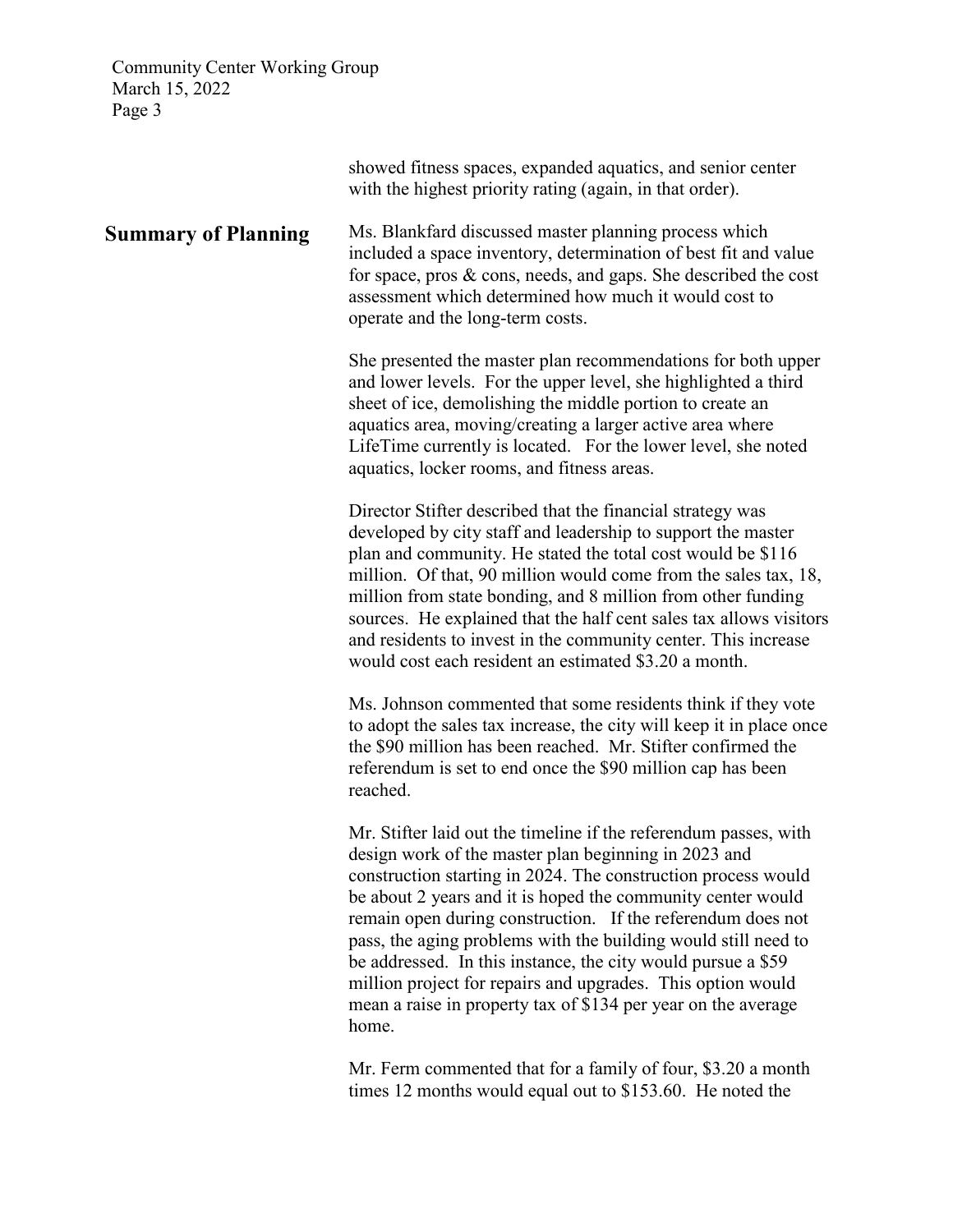> sales tax increase might be more per household than the property tax increase. Mr. Stifter noted the comparison of what the city would be getting with the \$116 million project versus the \$59 million project. It was then asked if the \$3.20 per resident included children. The answer to this was discussed and City Administrator, Heidi Nelson, noted she would find out the answer.

Ms. Johnson commented that if passed, it will take 20 years to reach the 90 million and then inquired how long the property tax increase would be for if it did not pass. The response from the Ms. Nelson was it would be a 20-year bond.

Mr. Madsen asked if the \$116 million quote is based on today's dollar. Mr. Stifter noted the total cost does factor in inflation over time.

Ms. Blankfard explained the diagrams showing the renovations that will happen if the referendum is not passed. She noted the layout is nearly the same as it is now, there will not be a  $3<sup>rd</sup>$ sheet of ice, and the \$59 million project is just for us to be able to keep what we have for 20 more years.

Mr. Kumpula noted the diagrams show as if there is no more Lifetime and asks if it is a confirmed that LifeTime is moving out. Mr. Stifter stated negotiations are still in process. Mr. Kumpula asked if LifeTime owns the building and the property. Mr. Stifter confirms they do, noting that the pool is shared with them. He explained that while it is not yet a sure thing, the acquirement of LifeTime helps them to be able to set up the master plan.

Ms. Johnson asked if the \$116 million includes the purchase of LifeTime. Mr. Stifter responded that it is not and they have other sources for that. Ms. Johnson asks if it will be an additional tax payer cost for the purchase of LifeTime. The City Administrator responds it will not be, rather city capital.

Ms. Spence-Parsons asked Mr. Stifter if he had a feeling of how the vote will go. Mr. Stifter responded that they feel good about the strategy and plan that has been put together. Noting the high value of it. The City Administrator noted a community survey will go out in April, which will give an idea of how people feel about the project.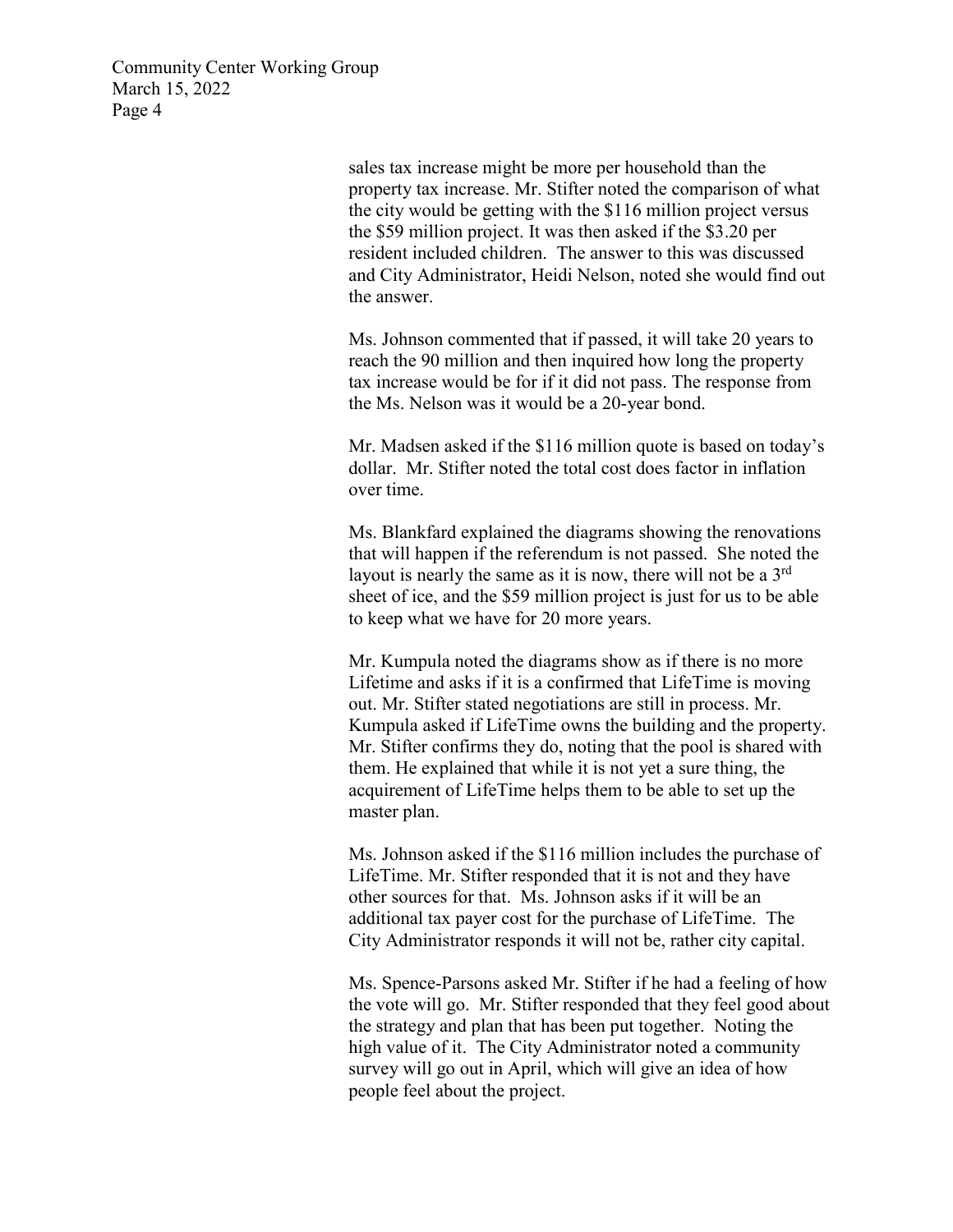> Mr. Stifter noted they have been in discussion with LifeTime a number of years. LifeTime has an interest in relocating within the city and is also in need of a refresh. Negotiations will continue.

> Mr. Skajewski inquired if there would be any restrictions as to who does what if LifeTime relocates. Mr. Stifter described the differences in what each party offers the community. Recreation Superintendent, Aimee Peterson, commented the senior fitness classes are currently required to be hosted elsewhere, but it is desired to move them all to the Community Center.

It was asked if other communities have done something similar with local options sales tax. City Administrator, Ms. Nelson, responded that Elk River, Rogers, and Excelsior are a few examples. It was also noted that suburbs are finding the option as a great tool and are requesting to pursue the local option sales tax.

Ms. Barnett asked about the process to get authorization to ask the public the sales tax question on the ballot. The City Administrator explained the process and noted it took about a year.

Mr. Mielke inquired about the recent Plymouth Community Center renovation and if they did a sales tax for it. Community Center Manager, Angie Dehn, responded that Plymouth did a bonding of \$5 million and a hospitality tax increase. She also noted the decision was not put to the voters.

Ms. Johnson inquired that if LifeTime was purchased but the referendum does not pass, what happens with it? Mr. Stifter responded if the referendum does not pass, the plan would be to move forward with the minimum investment plan that was laid out. This plan does incorporate the acquisition of LifeTime, as well as renovation of it.

Mr. Marchessault commented the master plan layout of the lower level shows a  $2<sup>nd</sup>$  lap pool. He inquired if this was correct. Mr. Stifter noted the design is not final but still in process. Ms. Peterson, commented that having separate pools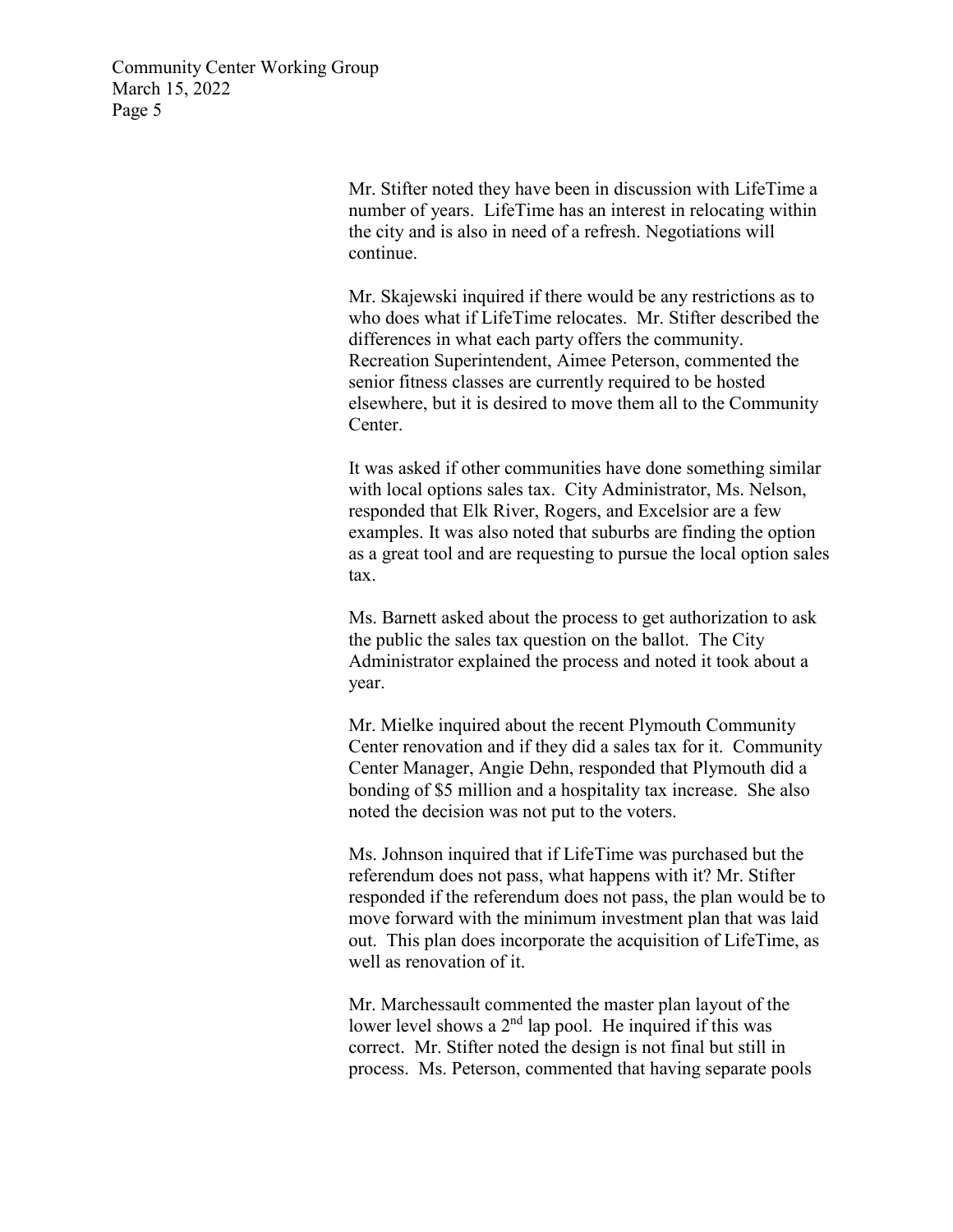|                     | would allow the controlling of water temperature for various<br>program offerings.                                                                                                                                                                                                                                                                                                                                                                                                                                                                                                                                                                                                           |
|---------------------|----------------------------------------------------------------------------------------------------------------------------------------------------------------------------------------------------------------------------------------------------------------------------------------------------------------------------------------------------------------------------------------------------------------------------------------------------------------------------------------------------------------------------------------------------------------------------------------------------------------------------------------------------------------------------------------------|
|                     | Mr. Stifter laid out the focus and timeline for the Community<br>Center Working Group meetings. The first few meetings will<br>focus on educating attendees about the project, community<br>effort, and the website. Later meetings will move on to discuss<br>design space and needs. The purpose of the Community Center<br>Working Group is to talk through things and refine/reshape the<br>plan. Mr. Ferm mentioned a walkthrough of the building would<br>be helpful.                                                                                                                                                                                                                  |
| <b>Next Meeting</b> | Director Stifter inquired of the group the best time to hold the<br>monthly meeting. After some discussion, it was determined Mr.<br>Stifter would communicate the decision to the group once it was<br>made. The group was asked for final comments or suggestions,<br>as well as to think about what they'd like out of the project that<br>they may not yet see.                                                                                                                                                                                                                                                                                                                          |
|                     | Ms. Spence-Parsons noted it would be good to have a scale on<br>the maps. Ms. Blankfard stated she would have a scale added to<br>the next plans.                                                                                                                                                                                                                                                                                                                                                                                                                                                                                                                                            |
|                     | A discussion was had regarding data on the current building<br>usage, noting it would be helpful to know who uses what in the<br>building. Mr. Stifter responded the data is already being<br>tracked. Recreation Superintendent, Aimee Peterson, noted<br>having the demographics for members but not for drop in<br>visitors. Additionally, the demographics are tracked for those<br>who sign up for a program through the Parks and Recreation<br>department.                                                                                                                                                                                                                            |
|                     | The topic of cost of membership was brought up, mainly if the<br>cost would increase under the master plan. It was also noted<br>that there are a lot of gym options now in Maple Grove and the<br>need to compete with their costs. The appeal for the Community<br>Center should be greater to users than other gyms. Mr. Stifter<br>responded with the potential to have membership set up like the<br>current model and noted this is something that needs to be<br>studied more. Ms. Peterson shared on the factoring in of<br>recreational programming when thinking of membership<br>options. She also noted that fitness equipment will be a new<br>market for the Community Center. |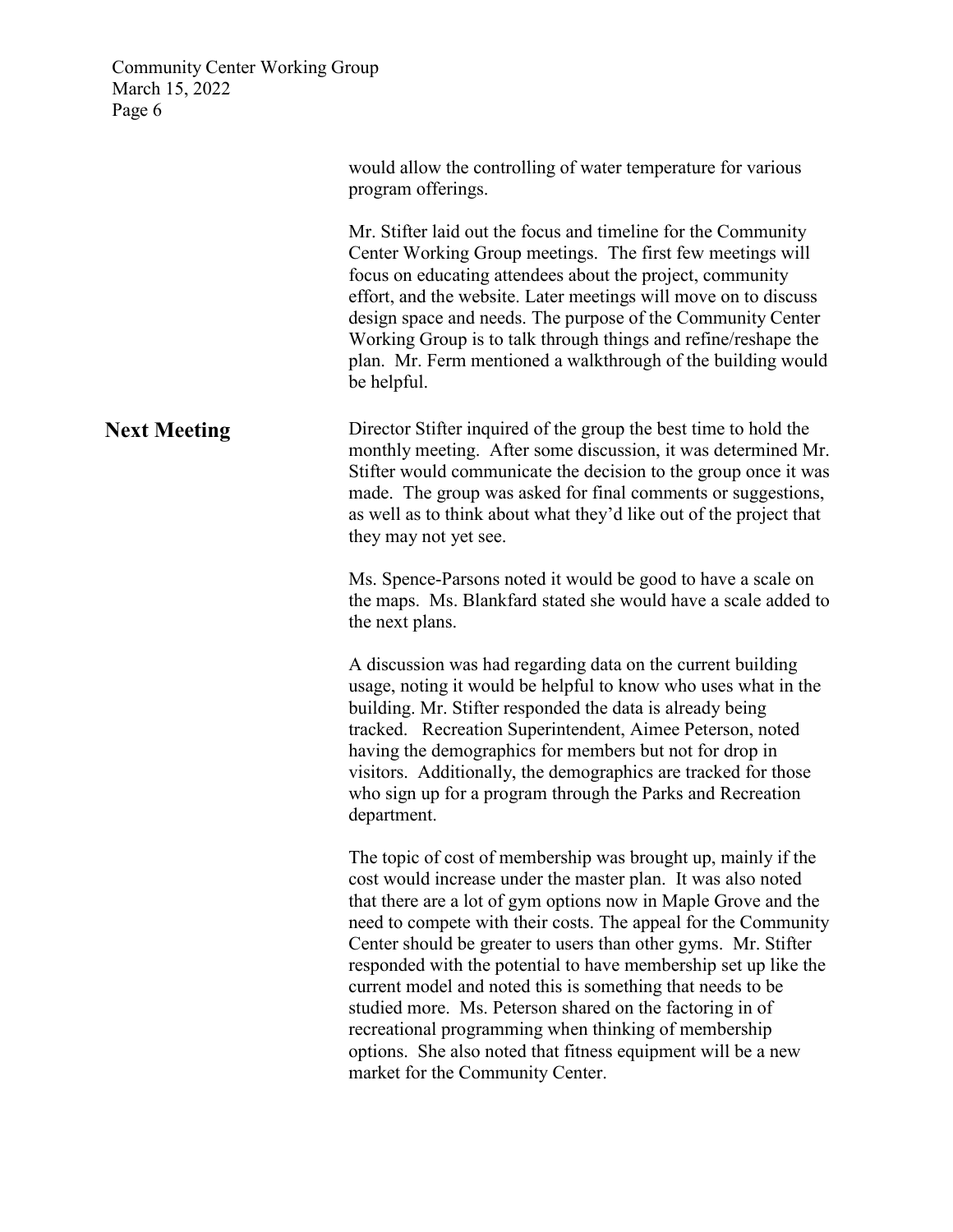> Ms. Shepard asked if there has been an area that dropped off in attendance. Mr. Stifter noted this is something that has been studied and they have a good grasp on it. It was also noted that swim lessons are an area that had dropped. Ms. Peterson clarified that there has been staffing issues in regard to swimming lessons. The demand for lessons has been greater than the staff available to teach.

Mr. Newman asked about the potential for curling to be added to the plan. Mr. Stifter responded curling had been on the original list but needed to be removed in order to keep costs down. Other options are being looked at for curling.

Ms. Barnett brought up the challenge of parking, noting there are currently times/events where there is not enough parking. With further expansion, how will there be enough parking to meet the needs. Mr. Stifter noted parking as a good topic to discuss at a future meeting. The master plan layout shows multiple parking areas, dedicated to types of activities/events. It also shows the reconfiguration of surface lots. Ms. Barnett asked if parking will be added under the minimum investment plan option. At this time, limited parking would be added under the minimum investment plan but there would be other ways to strategize parking demand.

Ms. Johnson asked if other uses for the space under the master plan has been looked into. It was noted the "active" purple space on the master plan layout includes space to program for other things. Mr. Stifter stated this is something we already have been doing but it could be doubled with the expansion/renovation. Ms. Johnson inquired about the possibility of hosting events and tournaments to bring other revenue and people in. Mr. Stifter and Ms. Peterson, emphasized the need to develop the preferred membership model first. There was also the caution of programming too much, noting that the current model allows a good mix of usage. While the master plan will allow for additional programming options, some things will depend on the ultimate membership model that will be used.

Mr. Newman asked for advice on how to respond to residents expressing bitterness over how the previous vote to build the community center played out. (Those who voted no on it, it didn't pass, yet it was built anyways.) It was noted that one